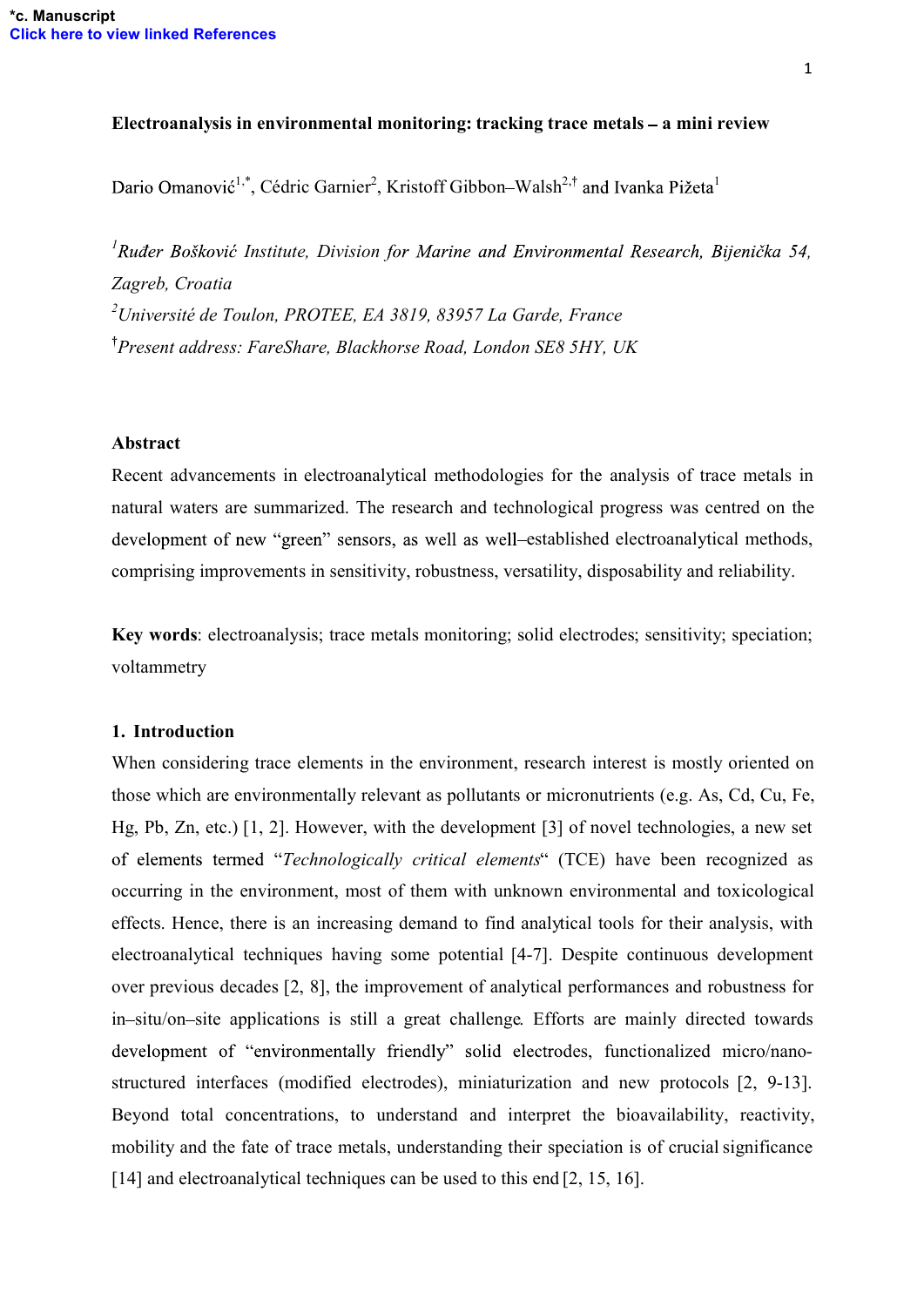Although the progress in electroanalysis of trace metals has been made, only few of new techniques are suitable for analysis at (ultra)trace levels. Thus, in this mini-review we report those techniques which demonstrated, or show potential to be used for 'real' environmental monitoring purposes.

#### 2. Overview of analytical performances

Due to the benefit of the accumulation (pre-concentration) step, extremely low detection limits ( $\sim$ at fM-pM level) can be achieved by using electroanalytical techniques in stripping mode [17-19]. To exemplify the electroanalytical progress, an exhaustive literature review was undertaken of electroanalytical methods for copper and iron determination. Analytical performances were categorized according to the mode of the voltammetric technique, base material and the nominal size of an electrode and historical progress (Fig. 1A–D). To account for differences in accumulation time, analytical performances were ranked by "n-sensitivity", which was computed by multiplying limit of detection (LOD) with the overall analysis time (result given in  $s \times ng L^{-1}$ ).

Even if techniques based on anodic stripping voltammetry (ASV) are the most frequent, a good analytical performance (low n-sensitivity) could result from other two techniques considered (adsorptive cathodic stripping voltammetry – AdCSV and stripping  $\alpha$ chronopotentiometry  $-$  SCP), meaning that the mode of voltammetric procedure is not the most critical point explaining its efficiency (Fig. 1A). The techniques with the lowest n sensitivity are mostly based on Hg or Au electrodes (Fig. 1B). Concerning the electrode surface (Fig. 1C), even if some micro-electrodes  $(\sim 10 \text{ µm}^2)$  could provide the correct range of sensitivity, the most used and sensitive ones are larger (~mm²). Obviously, the final sensitivity is also driven by the combination of many other parameters (e.g. metal itself, electrode geometry and surface modification, diffusion layer thickness, accumulation potential, scanning mode, etc.). Finally, it seems there has been little or no real progress over the examined period in terms of electroanalytical methods for ultra-trace determination of Cu and Fe (Fig. 1D). However, such conclusion does not refer necessarily to other elements, for which very low LODs were reached [18, 20, 21].

#### 3. Electrode materials and assemblies

Due to toxicity of liquid mercury (Hg) electrodes and the lack of portability, researchers have explored variety of alternative materials including metal and carbon based materials (Au, Pt, Ir, Ag, C-based, etc.) in order to create more environmentally friendly and portable sensors.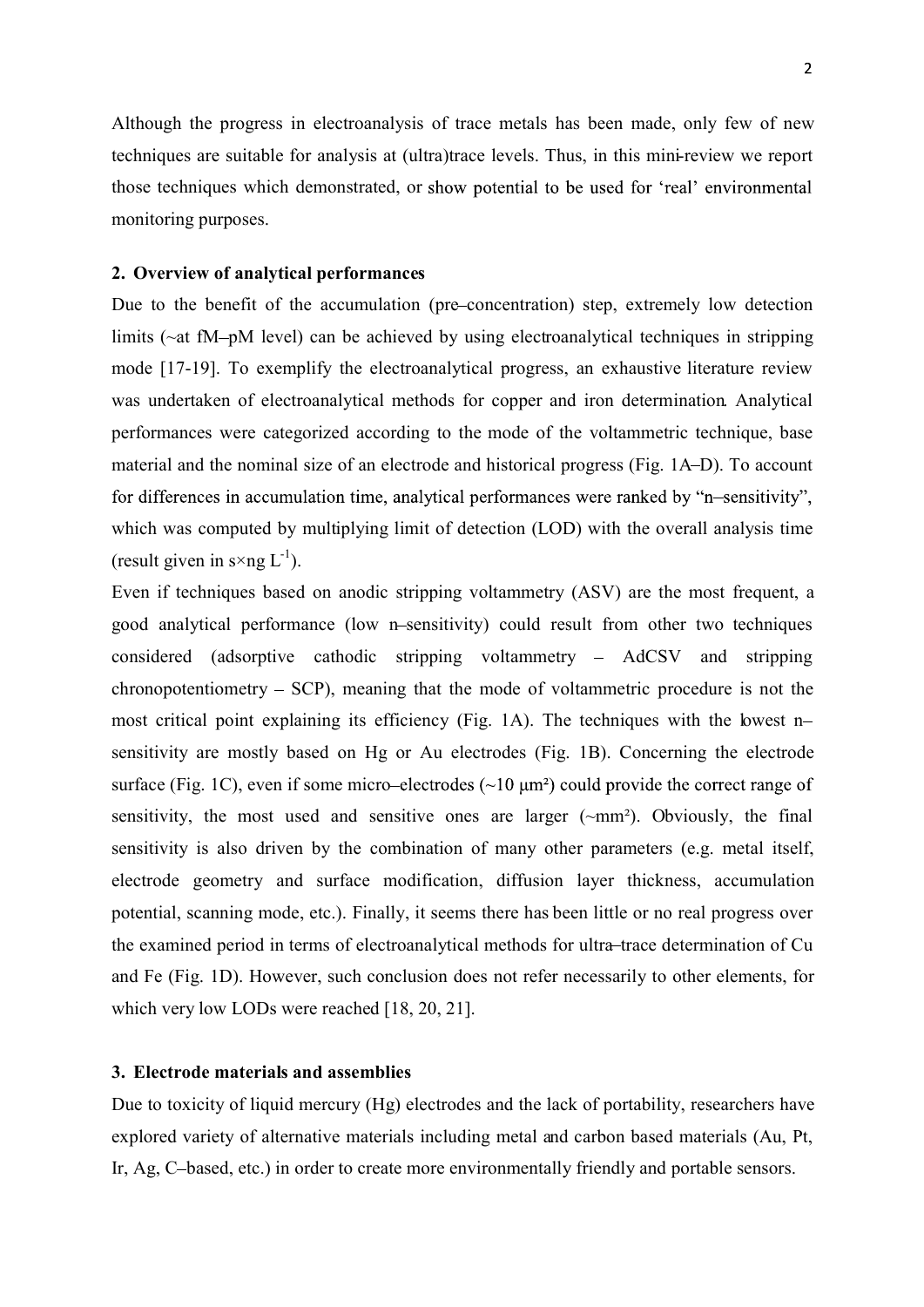## 3.1. Thin-film plated electrodes

Due to large potential window and negligible toxicity, bismuth film electrode (BiFE) acquired a high popularity mainly for analysis of Zn, Cd, Pb, Ni and Co [22]. Recently, Pinto and Lemos [23] showed that its use could be extended to determination of Cu (which interferes with Bi peak). Using partial least squares regression (PLS) treatment, they lowered limit of quantification of simultaneously analysed Zn, Cd, Pb and Cu down to 0.85, 0.05, 0.12 and 0.57 nM, respectively. Compared to classical BiFE, by modification with Nafion, 2 mercaptoethanesulfonate (MES)-tethered polyaniline (PANI–MES), an increased sensitivity of BiFE was achieved (LOD of 0.44 and 0.19 nM for Cd and Pb, respectively) [24]. BiFE was used in numerous applications by the Hocevar group, the last one related to BiFE use in acidic media for Zn analysis [25]. Instead of voltammetry, for analysis of Cd and Pb in freshwater Rocha et al. [26] used striping chronopotentiometry (SCP) with rotating BiFE. Rocha et al. [27] further demonstrated for the first time application of BiFE for the determination of free Pb concentration by using "absence of gradients and Nernstian equilibrium stripping" (AGNES) approach. Aside of BiFE, the Hocevar group introduced an in-situ antimony film electrode (SbFE) [28], recently used for determination of Hg in water samples [29], and a novel in-situ prepared copper film electrode (CuFE) [30] used for analysis of trace Hg and Pb in the presence of dissolved oxygen (LOD: 0.5 and 0.29 nM of Hg and Pb, respectively).

### 3.2. Micro and nano sized solid electrodes

Due to the enhanced mass transport of electroactive species at micro- and nano-sized electrodes and their arrays [31], as well as significantly improved signal-to-noise ratio, these type of sensors have undergone a rapid development and application in electroanalysis. Progress was achieved in Liverpool Electrochemistry group, by Stan van den Berg and Pascal Salaün. An initially excellent performance of Au-microwire with LOD of 6 and 25 pM for Hg and Cu in model solutions [32] was further improved by using it as a vibrating Au-microwire electrode (VGME) [33]. Microwire electrodes of different sizes (5, 10 or 25 µm) were used for determination of traces of Zn, Cd, Pb, Cu, Hg, As, Sb in various environmental samples [19, 34-37]. Using VGME with optimized voltammetric procedure (LOD below 0.1 nM), Salaün et al. were able to measure As(III) and Sb(III) at nM level in seawater samples [38]. The same group showed that even As(V) was possible to be measured at natural pH [39]. Finally, voltammetry with a VGME combined with a battery powered potentiostat was tested for *in–situ* monitoring of labile Cu in coastal waters [36]. While a vibrator motor was usually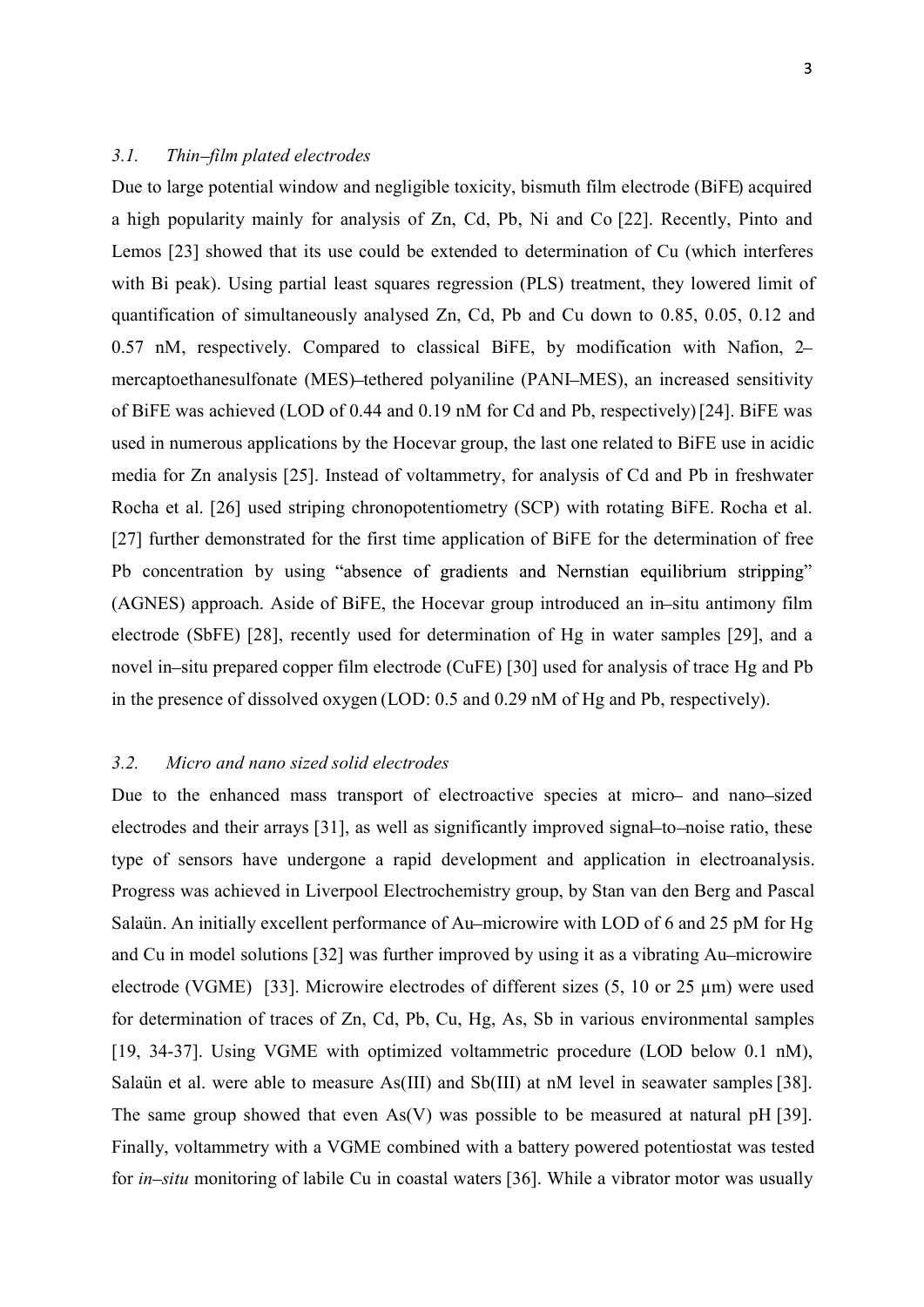utilized, for determination of uranyl ions  $(UO_2^{2+})$  using vibrating electrode, Peled and Mandler [40] used a simple loudspeaker connected to the waveform generator. Recently, a gold plated Ir-based microelectrode (Au-IrM) for determination of As(III) at low nM level and at natural pH was presented by Touilloux et al. [41]. The key advantage of this approach is the ability to renew the Au layer (with a lifetime of  $\sim$ 7 days) by electrochemical procedure. Taking advantage of mild hydrogen evolution at a bimetallic Au–Pt nanoparticles modified GC electrode, Bu et al. were able to determine As(III) in real water samples at nM level [42]. Comparing different types of unmodified carbon electrodes for Sb(III) determination at nM level, Lu et al. [43] found that unmodified edge plane pyrolytic graphite (EPPG) outcompete boron doped diamond (BDD) or screen-printed electrodes (SPE), showing  $100 \times$  higher response than classical bare GC. An ultra-sensitive determination of Sb ( $LOD = 1.64$  fM) based on anodic stripping of electrodeposited Sb atomic layers onto a GCE in overpotential region was demonstrated by Fang et al. [18]. Exceptional sensitivity for the determination of Pb (LOD = 80 fM; only 1 s pre-concentration time) is achieved when the mercury monolayer-on-carbon electrode (MMCFE) is used with fast  $(> 1 \text{ kV/s})$  ASV [21]. High sensitivity was ascribed to ionization of Pb atoms in the mercury layer, which catalyses the oxidation of atomic hydrogen adsorbed at the Hg layer.

Since the introduction of amalgam electrodes by Mikkelsen and Schrøder [44], they were sporadically used, despite exhibiting a good performance. Recently, Bi et al. [45] revisiting a carbon, gold and silver microwire electrodes under vibrated conditions for detection of Pb and Cd traces in seawater showed that only Hg-coated silver electrode is suitable when preplated. Under optimized conditions, a silver amalgamated microwire (SAM) electrode exhibited low LOD for Pb (4 pM) and for Cd (100 pM), which was sufficient for their analysis in open Atlantic and Pacific seawater samples [46].

### 3.3. Screen-printed electrode types

Screen printed type of electrodes (SPE) became very attractive for the broad range of applications including the sensing of trace metals [11, 13]. Although the analytical performance of these sensors could not compete with classical electrodes, due to portability they could be used for field applications [47]. Taking advantage of vibrating motor, Gamboa et al. enhanced analytical performance of the commercially available SPE of gold nanoparticle modified carbon nanotubes for As(III) determination, which could be attractive for portable systems and in situ measurements [48]. Recently, a disposable lab-on-a-chip sensor with integrated bismuth microelectrode arrays for analysis of metals was developed in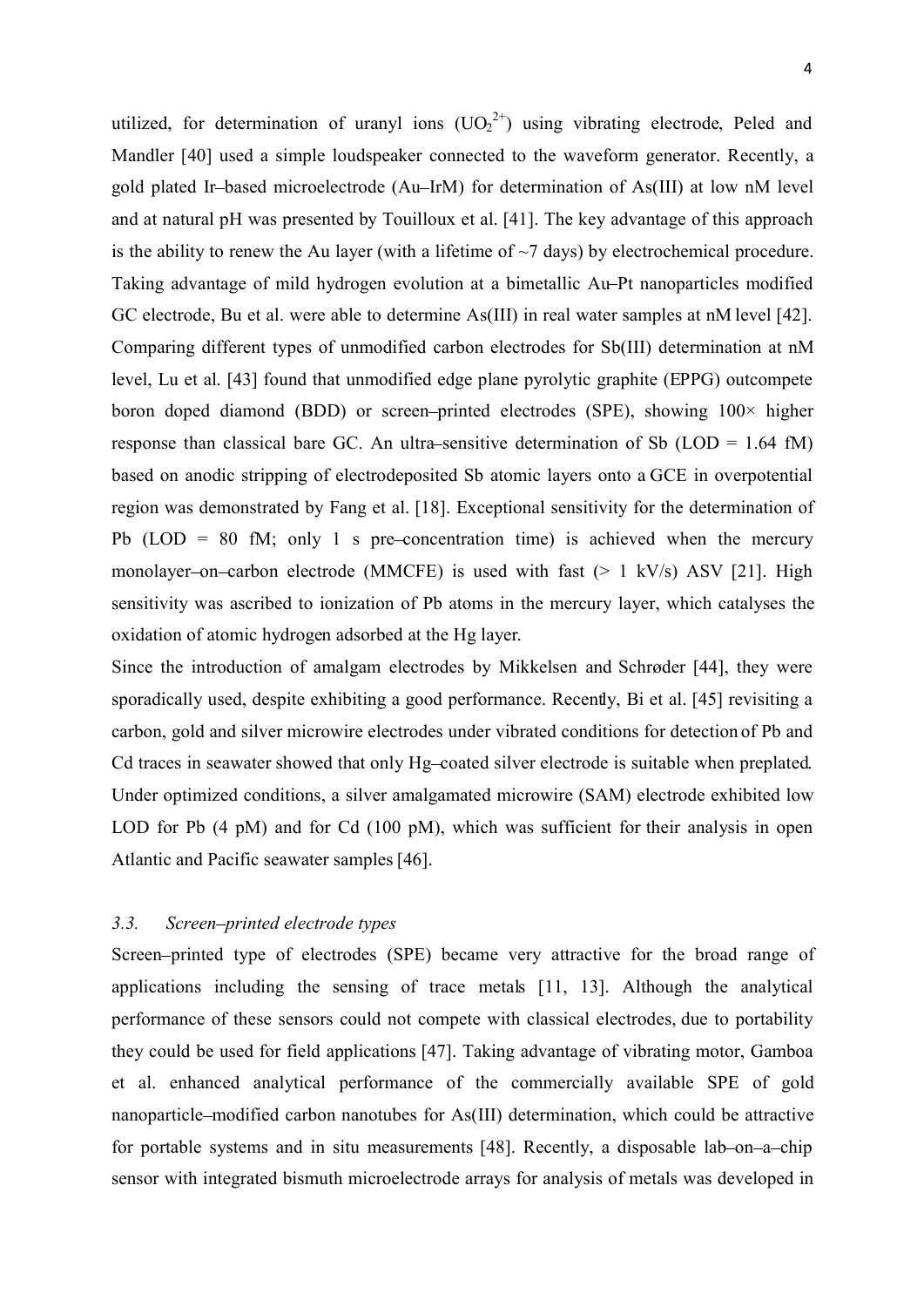Economou group [49]. Its good performance was verified by measuring Cd, Pb and Ni in unstirred and undeoxygenated freshwater samples. A review of stripping voltammetry at micro–interface arrays was recently published by Herzog and Beni [50] indicating a possible use of these microsystems in tracing metal ions. For example, Herzog et al. [51] developed on chip electrochemical microsystems with a platinum microelectrode array for measurements of  $Cu$  in artificial seawater by underpotential deposition  $-$  stripping voltammetry. Recently, C.E. Banks group demonstrated for the first time a proof-of-concept for the electroanalytical sensing of Pb by using a novel screen printed back to back microband electroanalytical sensor [52]. An innovative new probe (ISIDORE probe) based on the hyphenation of a Donnan Membrane Technique device (DMT) to a carbon screen printed electrode through a flow-cell for determination of the free Zn, Cd and Pb in natural samples was presented by Parat and Pinheiro [53].

# 4. Approaches in analytical performance improvements

Aside of new sensing materials, analytical performance could also be improved by simple methodological or procedural adjustments. For example, a few papers were recently published describing the benefit of using "ultracathodic" deposition potential. Up to  $10\times$  increase of sensitivity was reported by Rodrigues et al. [54] when overpotential deposition was applied on HMDE in conjunction with ASV for determination of Zn, Cd, Pb and Cu. Using only 10 s of deposition, a LODs as low as 0.3, 0.6, 1 and 0.5 nM for Zn, Cd, Pb and Cu, respectively were estimated. The same effect was noticed on Au-microwire electrode by Salaun et al.[19] who reported the most sensitive method for Sb(V) determination with LOD of 5 pM after 1 min of accumulation. The procedure was successfully applied for Sb(V) determination in real water samples. The increased sensitivity is ascribed likely to both mercury drop oscillations and added local convection at the mercury surface caused by the evolution of hydrogen bubbles and in case of Au electrode by combination of migration current contribution, electron transfer rate increase, and catalytic effect during stripping by formed nascent H°. Tests performed in our laboratory with Hg-electrode in acidified MQ water showed that accumulation potential could be lowered far beyond -2 V, leading to a  $\sim$ 70 $\times$  gain in nsensitivity (Fig 1. E). However, due to the hydrogen evolution, the stability of the Hg drop is compromised which may lead to drop dislodge, especially in natural samples for which strong acidic conditions are required ( $pH < 1$ ). The same approach, depositing beyond the hydrogen wave, was used by Lu et al. [55] in R.G. Compton group for ASV analysis of Sb(V) using an unmodified edge plane pyrolytic graphite (EPPG) electrode. Recently, the same group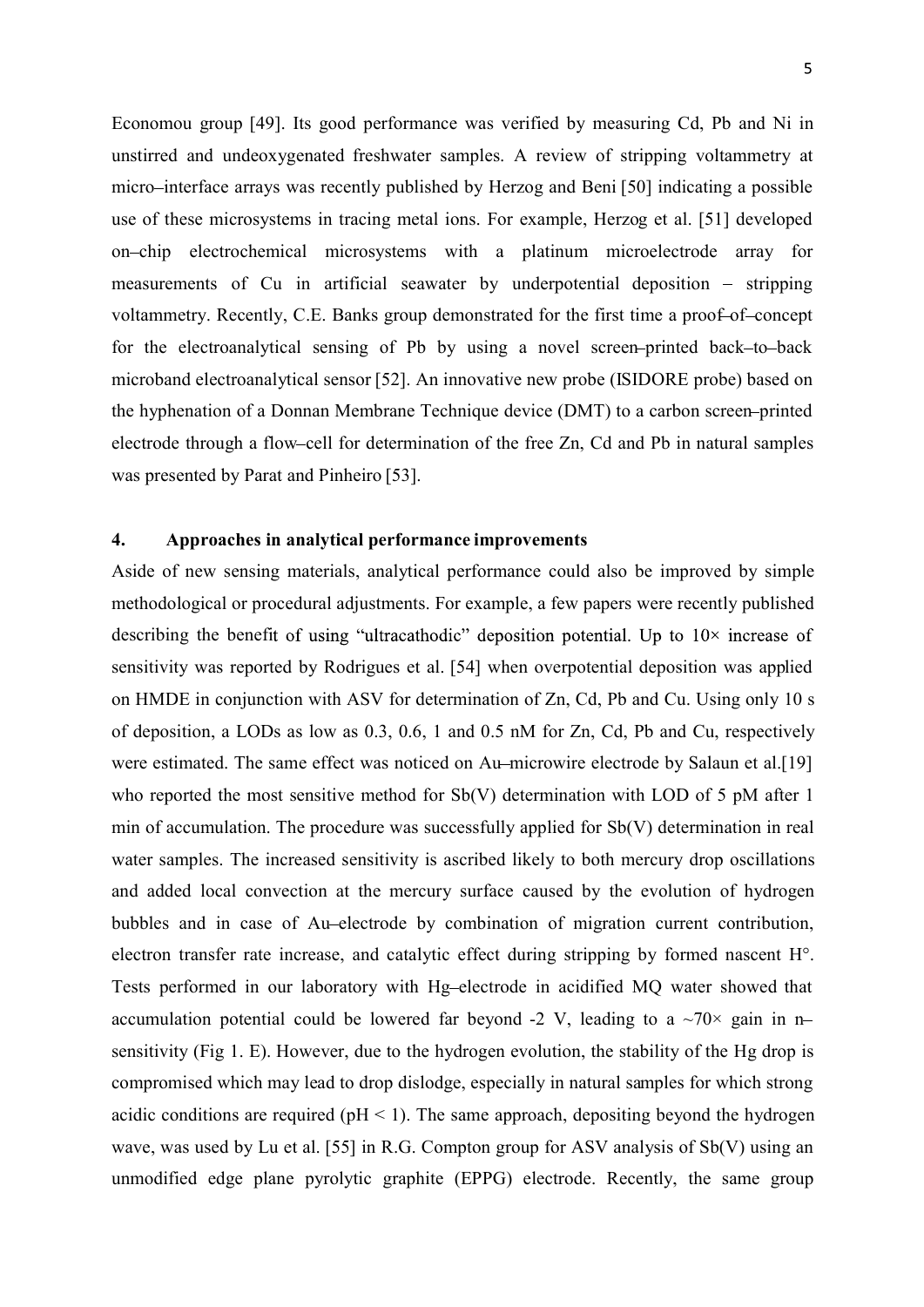provided a proof-of-concept technique for sensitivity improvement of ASV. This approach is based on enhanced deposition of metal (illustrated by the detection of Ag in this case) during the accumulation step on pre-created small metal nuclei at the surface of the electrode which act as nucleation sites for subsequent metal deposition [56]. A 40× higher signal at low nM level of Ag was obtained compared to unmodified electrode. An application of Cloud Point Extraction (CPE) in combination with glassy carbon electrode (CPE–GC) was recently for the first time reported by Rusinek et al. [57] on the example of Cd analysis by ASV. A  $20 \times$ increase of sensitivity compared to ASV without CPE was achieved providing LOD of 1.7 nM, which was sufficient for Cd analysis in tap and river water samples. A novel approach for high-resolution temporal monitoring of trace metals at ppb level using environmentally friendly "green" sensors (Hg–free) was suggested by Hashemi group [58-60]. By combining carbon-fiber microelectrode (CFM;  $\sim$ 7/150  $\mu$ m radius/length) and fast-scan depositionstripping voltammetry (FSDSV;  $0.3-1.2$  kV/s), the time-resolution (scan to scan) of 100 ms for analysis of Cu and Pb was achieved. The sensing of metals is based on their rapid adsorption onto activated CFM. A further development of the technique is directed towards in-situ application for studies of environmental and biological processes.

Aside of miniaturisation of the sensors, working in a small sample volume is desired by some applications. Recently, Monticelli et al. [61] described a modified voltammetric cell characterized by  $20 \times$  reduction in sample size (from 10 to 0.5 mL) for determination and speciation of metals at ultra–trace level by using conventional voltammetric instrumentation. Using this cell and a new methodology of Fe(III) analysis by AdCSV using oxygen as catalyst (instead of bromate), the LOD as low as 5 pM of Fe(III) for only 30 s of accumulation was achieved [62].

Eventually, sensitivity and reliability of measurements could be significantly improved by mathematical treatment of voltammetric curves [63], as demonstrated by Pt and Rh analysis at pM level [5, 64]. As an example, Fig. 1F (top) shows typical voltammograms of Cd and Pb corresponding to their analysis in seawater samples. While peaks without addition could be hardly distinguished, by using  $2<sup>nd</sup>$  derivative transformation, well-defined signals for both Cd and Pb appeared (Fig. 1F, bottom), allowing their accurate analysis.

# 5. Autonomous systems and speciation of trace metals

Due to their portable nature, electrochemical sensors are suitable for measurements at remote location. Despite prominent advantages of electrochemical techniques, publications describing the development of fully equipped autonomous systems are scarce. Few systems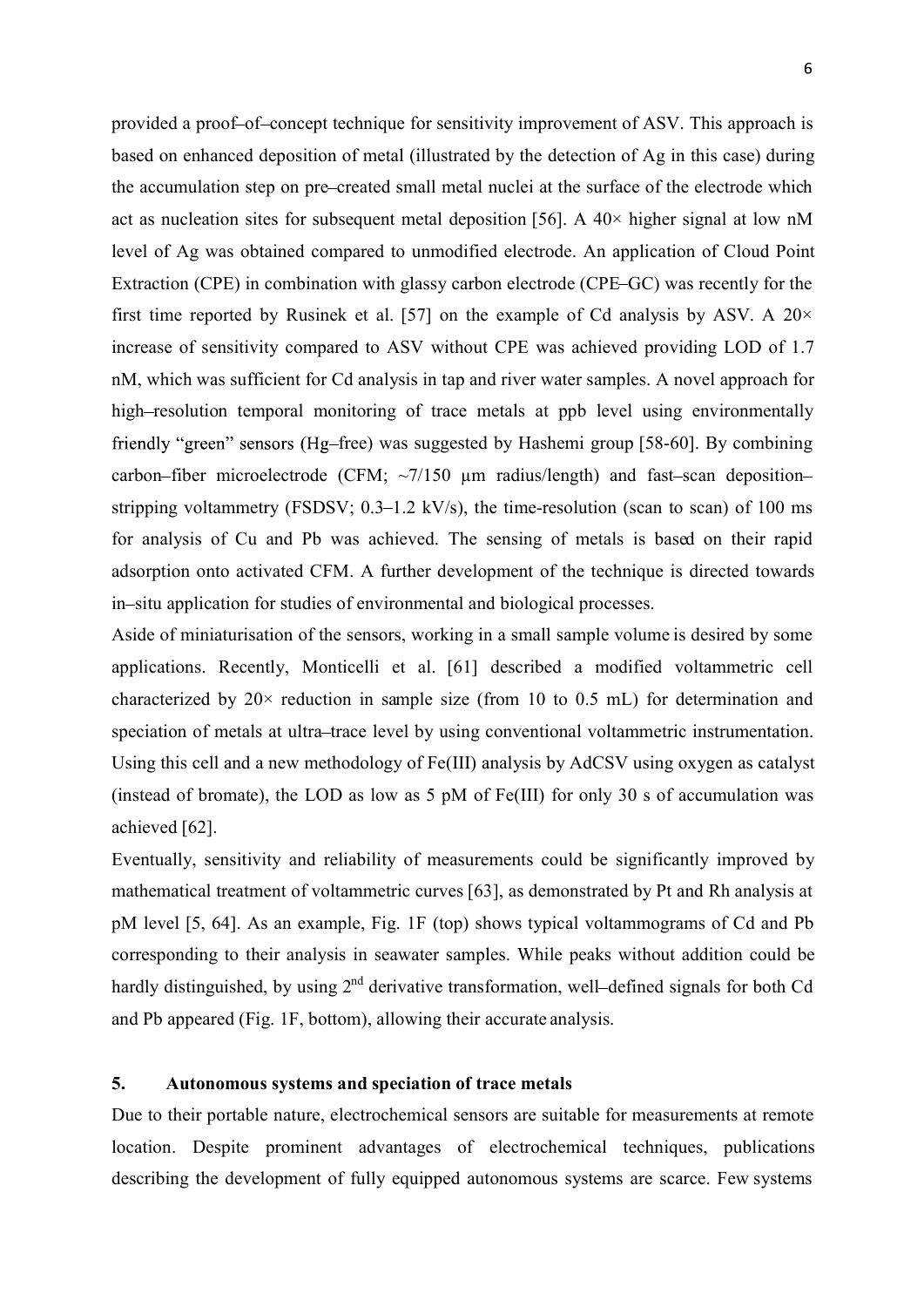were assembled in recent years which were successfully applied for real-time monitoring of trace metals in clean and polluted waters [36, 65-67], demonstrating the advantage of automated systems for monitoring of trace metals temporal variations [66]. The benefit of continuous and remote sensing was recently highlighted by Noyhouzer and Mandler [68] who developed a new electrochemical flow cell as a part of an autonomous flow system for heavy metals analysis in aquatic environments. Zhang et al. [67] presented a fully in house developed automatic voltammetric system, based on gold-band microelectrode array as a sensor.

While in the majority of applications only simple measurement of total metal concentrations is needed, metal speciation analysis is crucial in studies of bioavailability of trace metals in aquatic environments. Voltammetric methods are still the most utilized for this purpose [2]. Although the use of other electrode types was reported [69], methodology is largely based on Hg electrodes. Methodological progress was mainly directed to updating measurement procedures, as is the case for Fe(III) determination with AdCSV using salicylaldoxime (SA) [70] or 2,3-dihydroxynaphthalene (DHN) [62] as competing ligands, new approaches [71], miniaturisation [61] or data treatment tools [72]. Achievements of trace metal speciation are provided in the paper of Pižeta et al. [16], in which results of inter-comparison study were analysed, methodological approaches summarized and some tips and tricks highlighted.

## Acknowledgements

This work has been supported in part by the Croatian Science Foundation under the project number IP-2014-09-7530-MEBTRACE (DO-PI). KGB post-doc was funded by the DGA French agency. Authors wish to thank Pr. G. Billon, Dr. X. Lenhardt and Dr. M. Waeles for the contribution on the DGA project. CG was supported as well by MERMEX-WP3-C3A and PREVENT projects.

#### References

[2] D. Monticelli, S. Caprara, Voltammetric tools for trace element speciation in fresh waters: methodologies, outcomes and future perspectives, Environ Chem, (2015) in press.

[3] A. Cobelo-Garcia, M. Filella, P. Croot, C. Frazzoli, G. Du Laing, N. Ospina-Alvarez, S. Rauch, P. Salaun, J. Schafer, S. Zimmermann, COST action TD1407: network on technology-critical elements (NOTICE)-from environmental processes to human health threats, Environmental science and pollution research international, 22 (2015) 15188-15194.

<sup>[1]</sup> L. Pujol, D. Evrard, K. Groenen-Serrano, M. Freyssinier, A. Ruffien-Cizsak, P. Gros, Electrochemical sensors and devices for heavy metals assay in water: the French groups' contribution, Front Chem, 2 (2014) 19.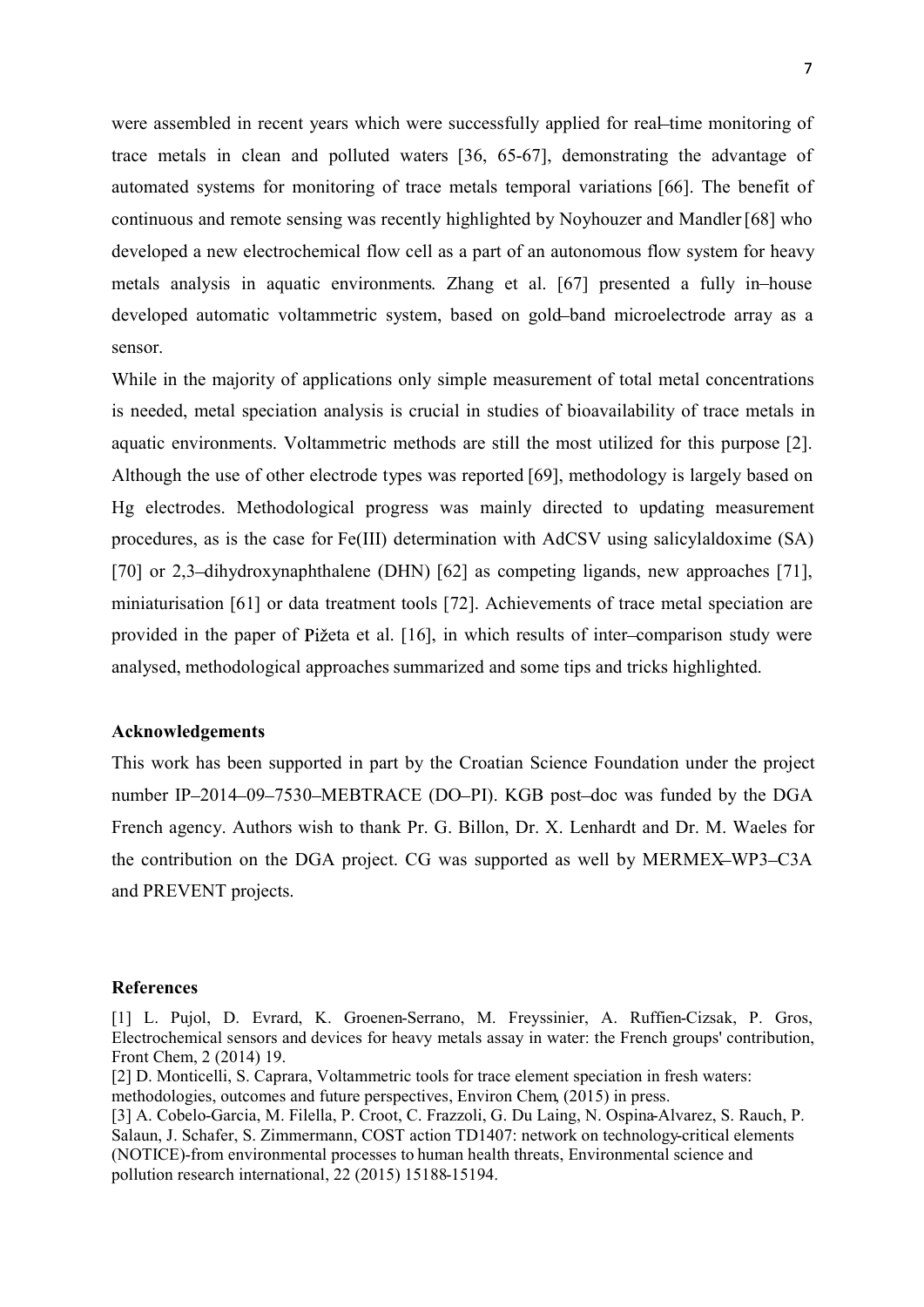[4] M. Biver, F. Quentel, M. Filella, Direct determination of tellurium and its redox speciation at the low nanogram level in natural waters by catalytic cathodic stripping voltammetry, Talanta, 144 (2015) 1007-1013.

[5] C. Almécija, A. Cobelo-García, J. Santos-Echeandía, Improvement of the ultra-trace voltammetric determination of Rh in environmental samples using signal transformation, Talanta, (2015) in press. [6] M. Grabarczyk, C. Wardak, A new voltammetric strategy for sensitive and selective determination of gallium using cupferron as a complexing agent, J Environ Sci Heal A, 49 (2014) 1142-1148.

[7] A. Cobelo-Garcia, D.E. Lopez-Sanchez, C. Almecija, J. Santos-Echeandia, Behavior of platinum during estuarine mixing (Pontevedra Ria, NW Iberian Peninsula), Mar. Chem., 150 (2013) 11-18.

[8] J. Buffle, M.L. Tercier-Waeber, Voltammetric environmental trace-metal analysis and speciation: from laboratory to in situ measurements, Trac-Trend Anal Chem, 24 (2005) 172-191.

[9] G. Aragay, J. Pons, A. Merkoci, Recent trends in macro-, micro-, and nanomaterial-based tools and strategies for heavy-metal detection, Chem. Rev., 111 (2011) 3433-3458.

[10] L. Cui, J. Wu, H. Ju, Electrochemical sensing of heavy metal ions with inorganic, organic and bio-materials, Biosens Bioelectron, 63 (2015) 276-286.

[11] A. Hayat, J.L. Marty, Disposable screen printed electrochemical sensors: tools for environmental monitoring, Sensors (Basel), 14 (2014) 10432-10453.

[12] G. March, T.D. Nguyen, B. Piro, Modified electrodes used for electrochemical detection of metal ions in environmental analysis, Biosensors (Basel), 5 (2015) 241-275.

[13] X.H. Niu, M.B. Lan, H.L. Zhao, C. Chen, Y.X. Li, X. Zhu, Review: Electrochemical Stripping Analysis of Trace Heavy Metals Using Screen-Printed Electrodes, Anal. Lett., 46 (2013) 2479-2502. [14] M. Pesavento, G. Alberti, R. Biesuz, Analytical methods for determination of free metal ion concentration, labile species fraction and metal complexation capacity of environmental waters: A review, Anal. Chim. Acta, 631 (2009) 129-141.

[15] J. Feldmann, P. Salaun, E. Lombi, Critical review perspective: elemental speciation analysis methods in environmental chemistry - moving towards methodological integration, Environ Chem, 6 (2009) 275-289.

[16] I. Pizeta, S.G. Sander, R.J.M. Hudson, D. Omanovic, O. Baars, K.A. Barbeau, K.N. Buck, R.M. Bundy, G. Carrasco, P.L. Croot, C. Garnier, L.J.A. Gerringa, M. Gledhill, K. Hirose, Y. Kondo, L.M. Laglera, J. Nuester, M.J.A. Rijkenberg, S. Takeda, B.S. Twining, M. Wells, Interpretation of complexometric titration data: An intercomparison of methods for estimating models of trace metal complexation by natural organic ligands, Mar. Chem., 173 (2015) 3-24.

[17] C.M.G. Van Den Berg, G.S. Jacinto, The Determination of Platinum in Sea-Water by Adsorptive Cathodic Stripping Voltammetry, Anal. Chim. Acta, 211 (1988) 129-139.

[18] H.F. Fang, J. Zhang, S. Zhou, W. Dai, C.Y. Li, D.Y. Du, X.Y. Shen, Submonolayer deposition on glassy carbon electrode for anodic stripping voltammetry: An ultra sensitive method for antimony in tap water, Sensor Actuat B-Chem, 210 (2015) 113-119.

[19] P. Salaun, K. Gibbon-Walsh, C.M.G. van den Berg, Beyond the Hydrogen Wave: New Frontier in the Detection of Trace Elements by Stripping Voltammetry, Anal. Chem., 83 (2011) 3848-3856. [20] L. Cui, J. Wu, M. Li, H. Ju, Highly sensitive electrochemical detection of mercury (II) via single ion-induced three-way junction of DNA, Electrochem. Commun., 59 (2015) 77-80.

[21] G. Munteanu, S. Munteanu, D.O. Wipf, Rapid determination of zeptomole quantities of Pb2+ with the mercury monolayer carbon fiber electrode, J. Electroanal. Chem., 632 (2009) 177-183. [22] J. Wang, Stripping analysis at bismuth electrodes: A review, Electroanalysis, 17 (2005) 1341- 1346.

[23] L. Pinto, S.G. Lemos, Comparison of Different PLS Algorithms for Simultaneous Determination of Cd(II), Cu(II), Pb(II), and Zn(II) by Anodic Stripping Voltammetry at Bismuth Film Electrode, Electroanalysis, 26 (2014) 299-305.

[24] L. Chen, Z.H. Su, X.H. He, Y. Liu, C. Qin, Y.P. Zhou, Z. Li, L.H. Wang, Q.J. Xie, S.Z. Yao, Square wave anodic stripping voltammetric determination of Cd and Pb ions at a Bi/Nafion/thiolated polyaniline/glassy carbon electrode, Electrochem. Commun., 15 (2012) 34-37.

[25] S. Dal Borgo, V. Jovanovski, B. Pihlar, S.B. Hocevar, Operation of bismuth film electrode in more acidic medium, Electrochim. Acta, 155 (2015) 196-200.

[26] L.S. Rocha, E. Pereira, A.C. Duarte, J.P. Pinheiro, Performance of Ex Situ Bismuth Film Rotating Disk Electrode in Trace Metal Analysis by Stripping Chronopotentiometry: Definition of the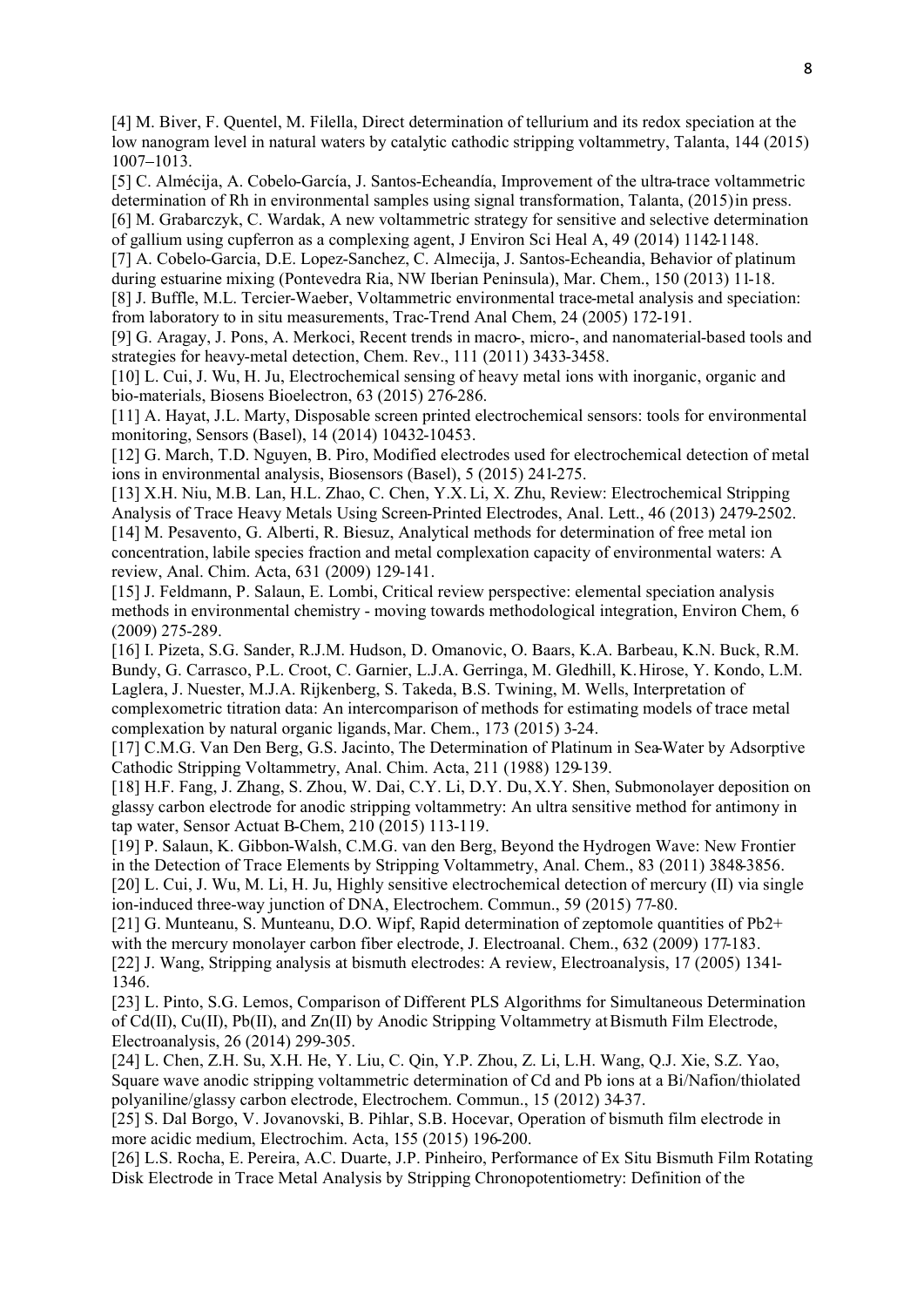Depletion Regime and Optimization of Experimental Parameters, Electroanalysis, 23 (2011) 1891- 1900.

[27] L.S. Rocha, J. Galceran, J. Puy, J.P. Pinheiro, Determination of the Free Metal Ion Concentration Using AGNES Implemented with Environmentally Friendly Bismuth Film Electrodes, Anal. Chem., 87 (2015) 6071-6078.

[28] S.B. Hocevar, I. Svancara, B. Ogorevc, K. Vytras, Antimony film electrode for electrochemical stripping analysis, Anal. Chem., 79 (2007) 8639-8643.

[29] S. Dal Borgo, V. Jovanovski, S.B. Hocevar, Antimony film electrode for stripping voltammetric measurement of Hg(II) in the presence of Cu(II), Electrochim. Acta, 88 (2013) 713-717.

[30] V. Jovanovski, N.I. Hrastnik, S.B. Hocevar, Copper film electrode for anodic stripping

voltammetric determination of trace mercury and lead, Electrochem. Commun., 57 (2015) 1-4.

[31] M.C. Henstridge, R.G. Compton, Mass Transport to micro- and nanoelectrodes and their arrays: a review, Chem Rec, 12 (2012) 63-71.

[32] P. Salaun, C.M.G. van den Berg, Voltammetric detection of mercury and copper in seawater using a gold microwire electrode, Anal. Chem., 78 (2006) 5052-5060.

[33] C.S. Chapman, C.M.G. van den Berg, Anodic stripping voltammetry using a vibrating electrode, Electroanalysis, 19 (2007) 1347-1355.

[34] G.M.S. Alves, J.M.C.S. Magalhaes, P. Salaun, C.M.G. van den Berg, H.M.V.M. Soares, Simultaneous electrochemical determination of arsenic, copper, lead and mercury in unpolluted fresh waters using a vibrating gold microwire electrode, Anal. Chim. Acta, 703 (2011) 1-7.

[35] G.M.S. Alves, J.M.C.S. Magalhaes, H.M.V.M. Soares, Voltammetric Quantification of Zn and Cu, Together with Hg and Pb, Based on a Gold Microwire Electrode, in a Wider Spectrum of Surface Waters, Electroanalysis, 25 (2013) 493-502.

[36] C.S. Chapman, R.D. Cooke, P. Salaun, C.M.G. van den Berg, Apparatus for in situ monitoring of copper in coastal waters, J. Environ. Monit., 14 (2012) 2793-2802.

[37] K. Gibbon-Walsh, P. Salaun, C.M.G. van den Berg, Determination of manganese and zinc in coastal waters by anodic stripping voltammetry with a vibrating gold microwire electrode, Environ Chem, 8 (2011) 475-484.

[38] P. Salaun, K.B. Gibbon-Walsh, G.M.S. Alves, H.M.V.M. Soares, C.M.G. van den Berg, Determination of arsenic and antimony in seawater by voltammetric and chronopotentiometric stripping using a vibrated gold microwire electrode, Anal. Chim. Acta, 746 (2012) 53-62.

[39] K. Gibbon-Walsh, P. Salaun, C.M.G. van den Berg, Determination of arsenate in natural pH seawater using a manganese-coated gold microwire electrode, Anal. Chim. Acta, 710 (2012) 50-57.

[40] Y. Peled, E. Krent, N. Tal, H. Tobias, D. Mandler, Electrochemical Determination of Low Levels of Uranyl by a Vibrating Gold Microelectrode, Anal. Chem., 87 (2015) 768-776.

[41] R. Touilloux, M.L. Tercier-Waeber, E. Bakker, Direct arsenic(III) sensing by a renewable gold plated Ir-based microelectrode, Analyst, 140 (2015) 3526-3534.

[42] L. Bu, J. Liu, Q. Xie, S. Yao, Anodic stripping voltammetric analysis of trace arsenic(III) enhanced by mild hydrogen-evolution at a bimetallic Au-Pt nanoparticles modified glassy carbon electrode, Electrochem. Commun., 59 (2015) 28-31.

[43] M. Lu, K.E. Toghill, M.A. Phillips, R.G. Compton, Anodic stripping voltammetry of antimony at unmodified carbon electrodes, Int. J. Environ. Anal. Chem., 93 (2013) 213-227.

[44] O. Mikkelsen, K.H. Schroder, Amalgam electrodes for electroanalysis, Electroanalysis, 15 (2003) 679-687.

[45] Z.S. Bi, P. Salaun, C.M.G. van den Berg, Study of Bare and Mercury-Coated Vibrated Carbon, Gold and Silver Microwire Electrodes for the Determination of Lead and Cadmium in Seawater by Anodic Stripping Voltammetry, Electroanalysis, 25 (2013) 357-366.

[46] Z.S. Bi, P. Salaun, C.M.G. van den Berg, Determination of lead and cadmium in seawater using a vibrating silver amalgam microwire electrode, Anal. Chim. Acta, 769 (2013) 56-64.

[47] F. Rueda-Holgado, E. Bernalte, M.R. Palomo-Marin, L. Calvo-Blazquez, F. Cereceda-Balic, E. Pinilla-Gil, Miniaturized voltammetric stripping on screen printed gold electrodes for field determination of copper in atmospheric deposition, Talanta, 101 (2012) 435-439.

[48] J.C.M. Gamboa, L. Cornejo, J.A. Squella, Vibrating screen printed electrode of gold nanoparticlemodified carbon nanotubes for the determination of arsenic(III), J. Appl. Electrochem., 44 (2014) 1255-1260.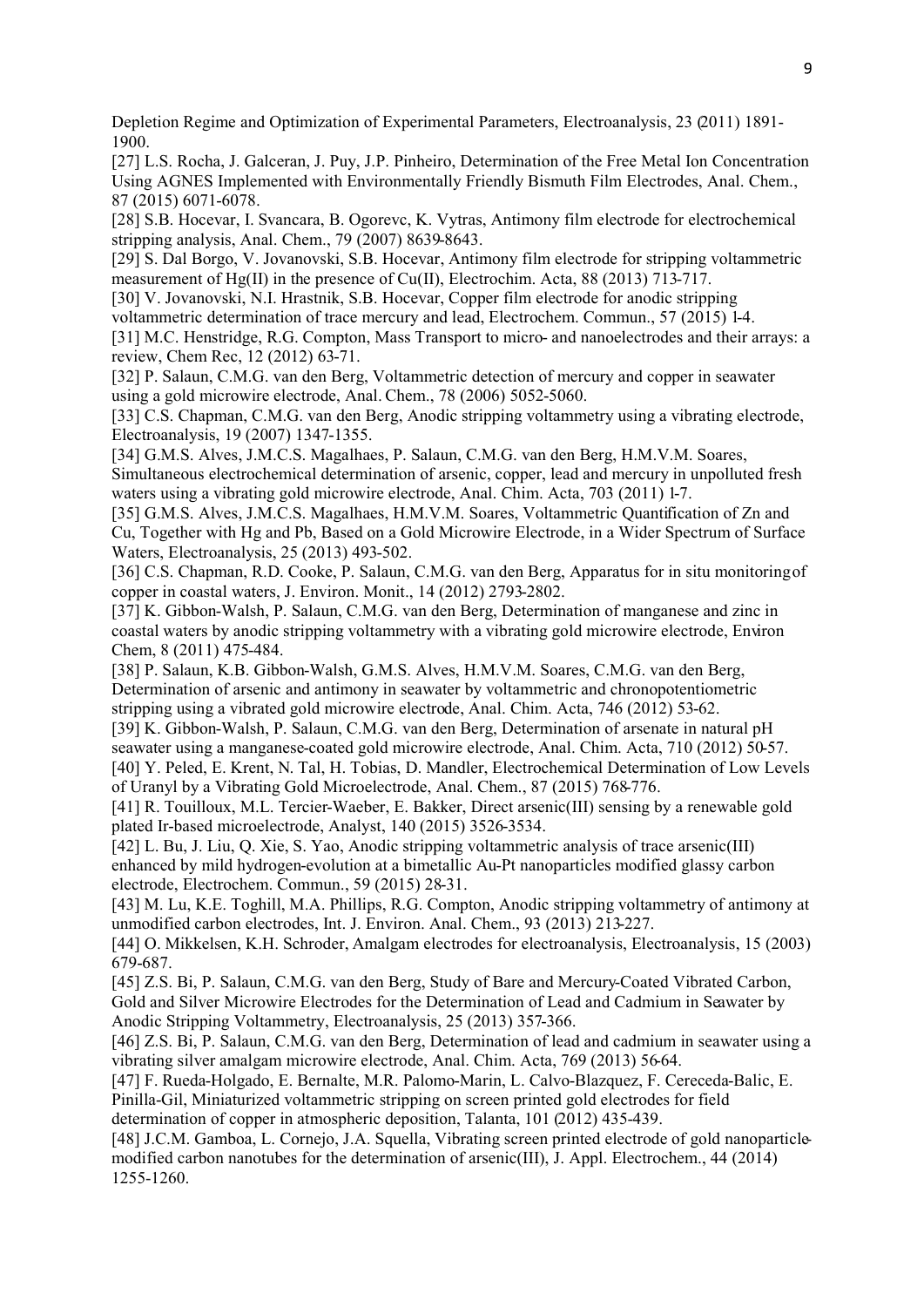[49] C. Kokkinos, A. Economou, I. Raptis, Microfabricated disposable lab-on-a-chip sensors with integrated bismuth microelectrode arrays for voltammetric determination of trace metals, Anal. Chim. Acta, 710 (2012) 1-8.

[50] G. Herzog, V. Beni, Stripping voltammetry at micro-interface arrays: A review, Anal. Chim. Acta, 769 (2013) 10-21.

[51] G. Herzog, W. Moujahid, K. Twomey, C. Lyons, V.I. Ogurtsov, On-chip electrochemical microsystems for measurements of copper and conductivity in artificial seawater, Talanta, 116 (2013) 26-32.

[52] A.P.R. de Souza, C.W. Foster, A.V. Kolliopoulos, M. Bertotti, C.E. Banks, Screen-printed backto-back electroanalytical sensors: heavy metal ion sensing, Analyst, 140 (2015) 4130-4136.

[53] C. Parat, J.P. Pinheiro, ISDORE, a probe for in situ trace metal speciation based on DODonnan membrane technique with related electrochemical detection part 1: Equilibrium measurements, Analitica Chimica Acta, (2015) in press.

[54] J.A. Rodrigues, C.M. Rodrigues, P.J. Almeida, I.M. Valente, L.M. Goncalves, R.G. Compton, A.A. Barros, Increased sensitivity of anodic stripping voltammetry at the hanging mercury drop electrode by ultracathodic deposition, Anal. Chim. Acta, 701 (2011) 152-156.

[55] M. Lu, N.V. Rees, R.G. Compton, Determination of Sb(V) Using Differential Pulse Anodic Stripping Voltammetry at an Unmodified Edge Plane Pyrolytic Graphite Electrode, Electroanalysis, 24 (2012) 1306-1310.

[56] H.S. Toh, C. Batchelor-McAuley, K. Tschulik, C. Damm, R.G. Compton, A proof-of-concept -Using pre-created nucleation centres to improve the limit of detection in anodic stripping voltammetry, Sensor Actuat B-Chem, 193 (2014) 315-319.

[57] C.A. Rusinek, A. Bange, I. Papautsky, W.R. Heineman, Cloud Point Extraction for Electroanalysis: Anodic Stripping Voltammetry of Cadmium, Anal. Chem., 87 (2015) 6133-6140. [58] P. Pathirathna, S. Samaranayake, C.W. Atcherley, K.L. Parent, M.L. Heien, S.P. McElmurry, P.

Hashemi, Fast voltammetry of metals at carbon-fiber microelectrodes: copper adsorption onto activated carbon aids rapid electrochemical analysis, Analyst, 139 (2014) 4673-4680.

[59] P. Pathirathna, Y.Y. Yang, K. Forzley, S.P. McElmurry, P. Hashemi, Fast-Scan Deposition-Stripping Voltammetry at Carbon-Fiber Microelectrodes: Real-Time, Subsecond, Mercury Free Measurements of Copper, Anal. Chem., 84 (2012) 6298-6302.

[60] Y.Y. Yang, P. Pathirathna, T. Siriwardhane, S.P. McElmurry, P. Hashemi, Real-Time Subsecond Voltammetric Analysis of Pb in Aqueous Environmental Samples, Anal. Chem., 85 (2013) 7535-7541. [61] D. Monticelli, L.M. Laglera, S. Caprara, Miniaturization in voltammetry: Ultratrace element analysis and speciation with twenty-fold sample size reduction, Talanta, 128 (2014) 273-277.

[62] S. Caprara, L.M. Laglera, D. Monticelli, Ultrasensitive and Fast Voltammetric Determination of Iron in Seawater by Atmospheric Oxygen Catalysis in 500 mu L Samples, Anal. Chem., 87 (2015) 6357-6363.

[63] M. Jakubowska, Signal Processing in Electrochemistry, Electroanalysis, 23 (2011) 553-572.

[64] A. Cobelo-Garcia, J. Santos-Echeandia, D.E. Lopez-Sanchez, C. Almecija, D. Omanovic, Improving the Voltammetric Quantification of Ill-Defined Peaks Using Second Derivative Signal Transformation: Example of the Determination of Platinum in Water and Sediments, Anal. Chem., 86 (2014) 2308-2313.

[65] J. Cases-Utrera, R. Escude-Pujol, N. Ibanez-Otazua, F.J. del Campo, Development of an Automated Heavy Metal Analyser, Electroanalysis, 27 (2015) 929-937.

[66] P.J. Superville, Y. Louis, G. Billon, J. Prygiel, D. Omanovic, I. Pizeta, An adaptable automatic trace metal monitoring system for on line measuring in natural waters, Talanta, 87 (2011) 85-92. [67] W. Zhang, H. Wan, Q.Y. Sun, D. Ha, P. Wang, D. Kirsanov, A. Legin, Smart voltammetric procedure in an automatic trace metal monitoring system for expanding the measurement range of a

gold-band microelectrode array, Meas Sci Technol, 24 (2013). [68] T. Noyhouzer, D. Mandler, A New Electrochemical Flow Cell for the Remote Sensing of Heavy Metals, Electroanalysis, 25 (2013) 109-115.

[69] K. Gibbon-Walsh, P. Salaun, C.M.G. van den Berg, Pseudopolarography of Copper Complexes in Seawater Using a Vibrating Gold Microwire Electrode, J. Phys. Chem. A, 116 (2012) 6609-6620.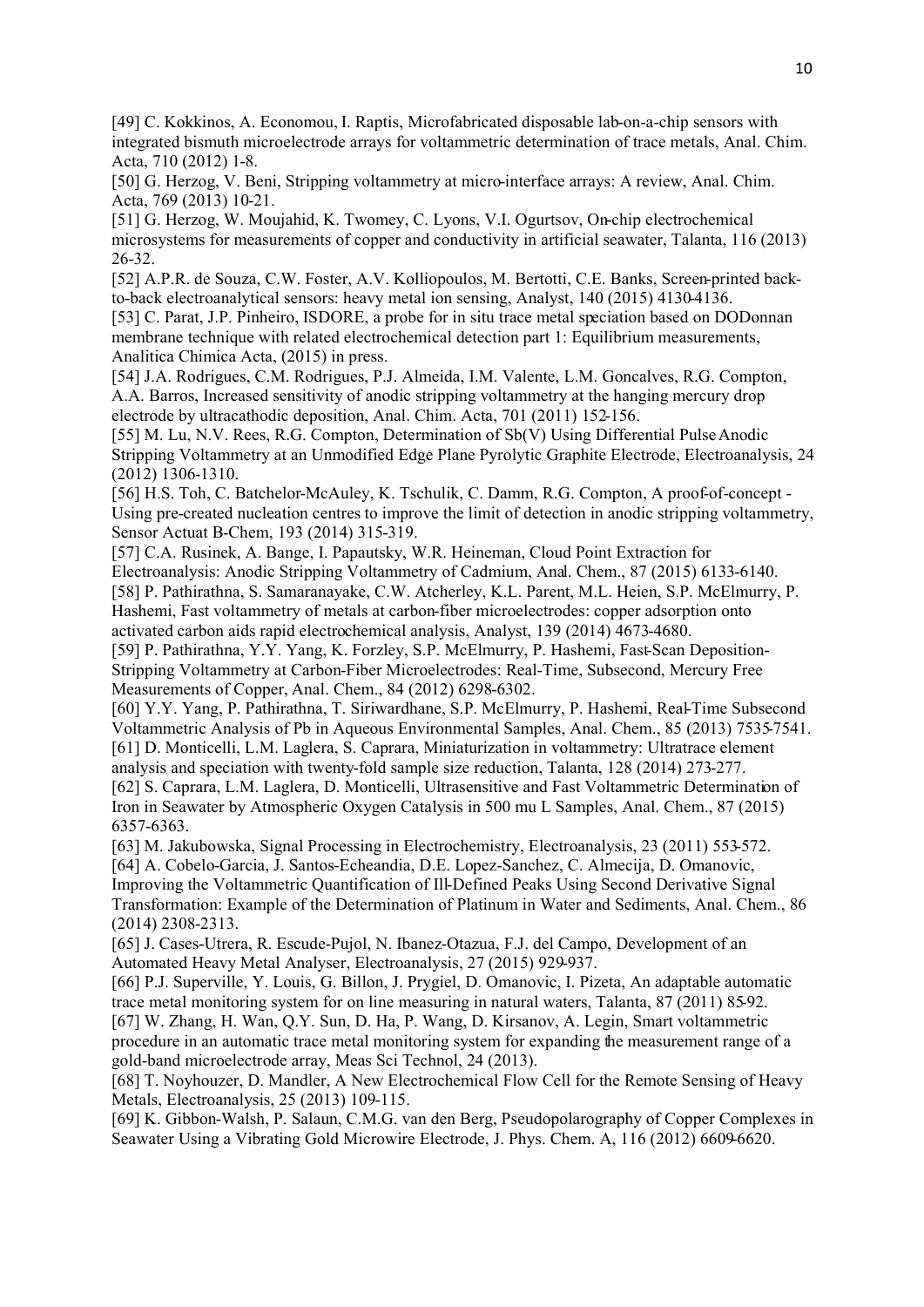[70] M.M. Abualhaija, C.M.G. van den Berg, Chemical speciation of iron in seawater using catalytic cathodic stripping voltammetry with ligand competition against salicylaldoxime, Mar. Chem., 164 (2014) 60-74.

[71] M. Wells, K.N. Buck, S.G. Sander, New approach to analysis of voltammetric ligand titration data improves understanding of metal speciation in natural waters, Limnol Oceanogr-Meth, 11 (2013) 450-465.

[72] D. Omanovic, C. Gamier, I. Pizeta, ProMCC: An all-in-one tool for trace metal complexation studies, Mar. Chem., 173 (2015) 25-39.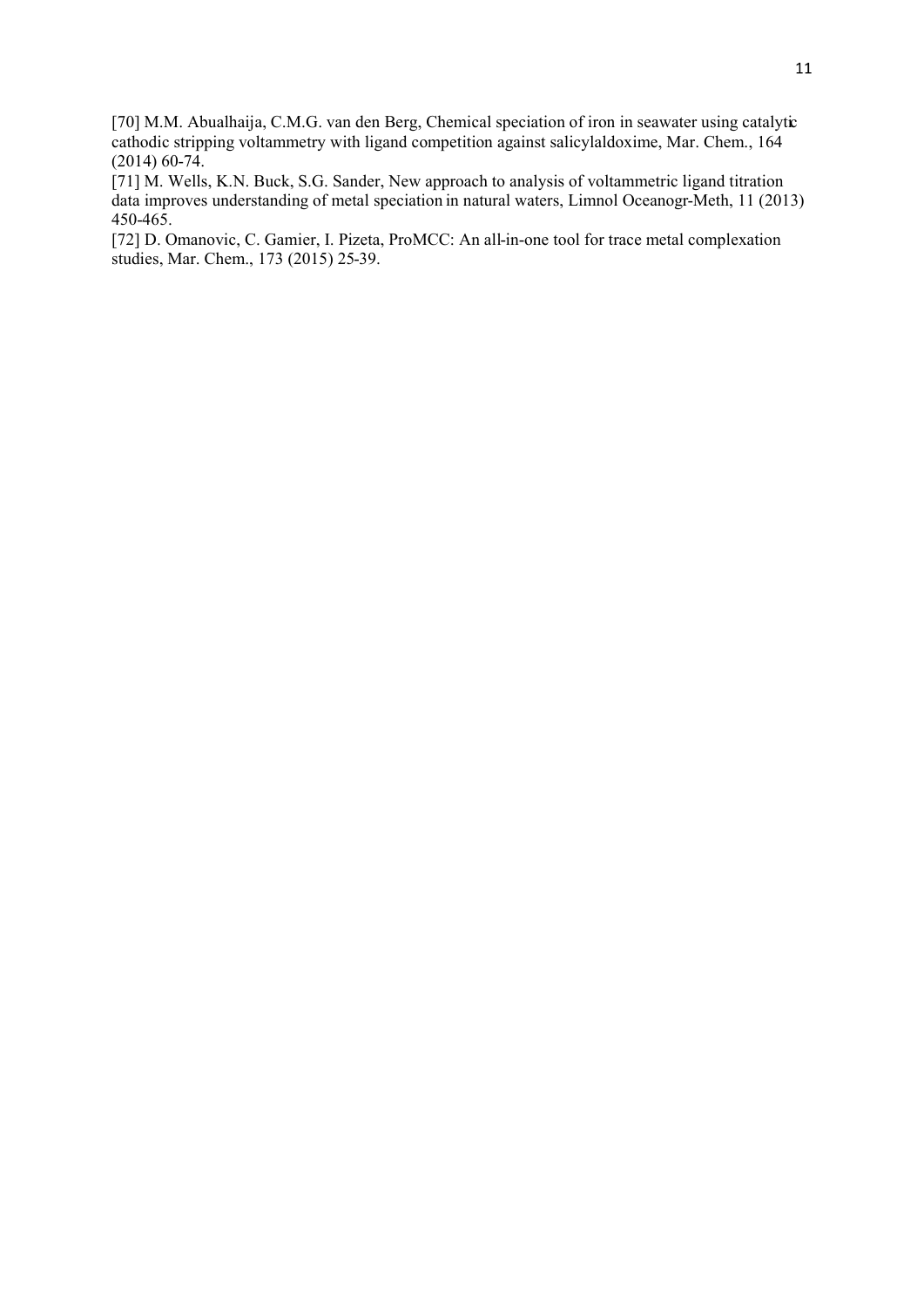# Figure Captions

Figure 1. N-sensitivities plotted against technique used (A), electrode material (B), nominal electrode size (C) and publication year (D). Numbers in parentheses denote number of separate data in each category. Voltammograms of 0.5 nM Cd and Pb obtained in acidified MQ water at different  $E_{\text{acc}}$  with  $t_{\text{acc}} = 60$  s (E, full lines); dashed line corresponds to voltammogram obtained at  $E_{\text{acc}} = -0.8$  V with  $t_{\text{acc}} = 600$  (inset:  $i_{\text{p}}$  vs  $E_{\text{acc}}$ ). Original voltammograms (F, top) and corresponding  $2<sup>nd</sup>$  derivative transformations (F, bottom) of Cd and Pb in seawater sample.